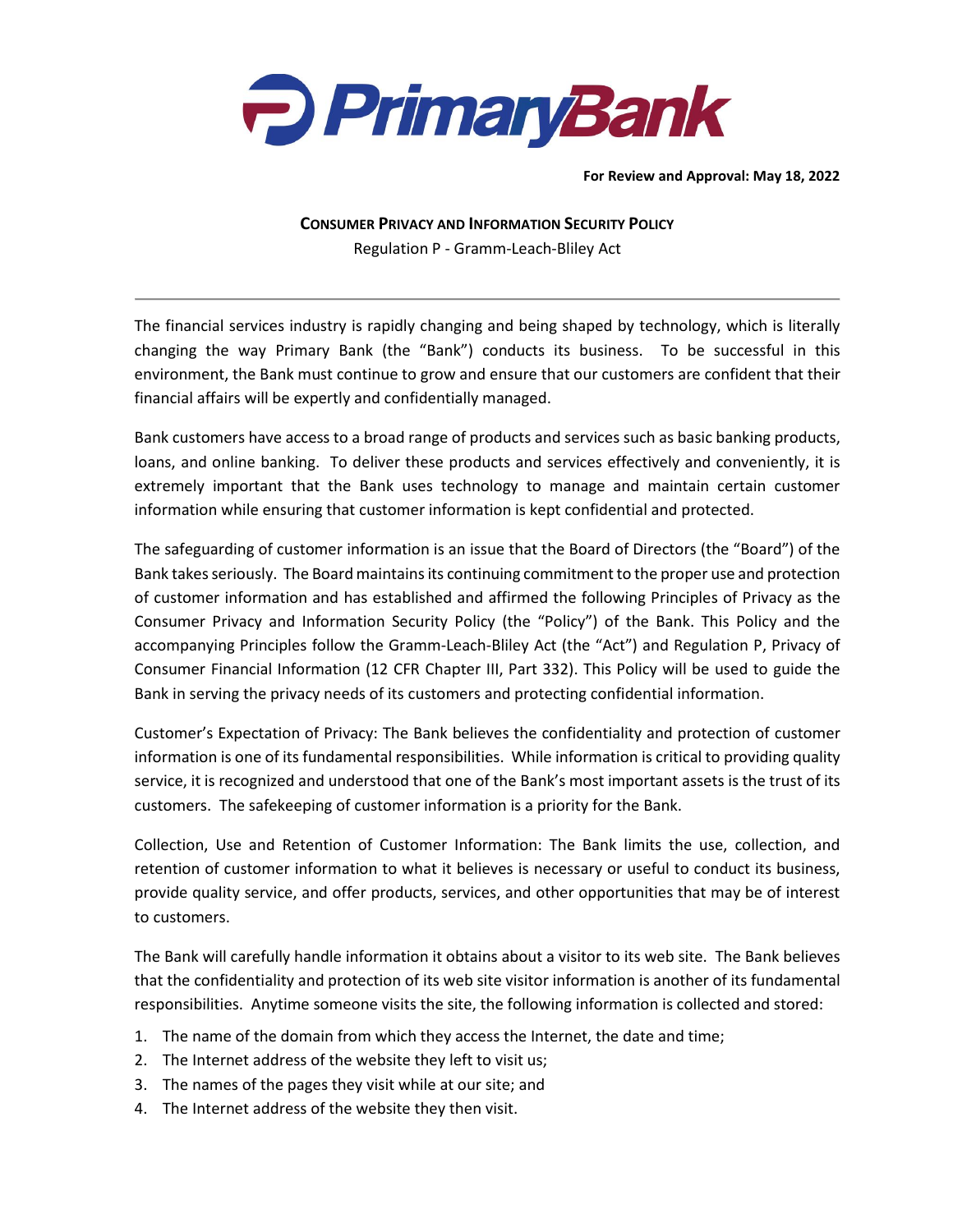To do this, the Bank's web server will write a "cookie" to the individual's hard drive upon their first visit to the site. This electronic file is tracked during the visit and helps the Bank understand which parts of its site visitors find most useful and where they are likely to return over time. This information allows the Bank to improve the site and make it more useful.

## **If a consumer submits an online application or sends an e-mail:**

- 1. The Bank may enter the information into its electronic database.
- 2. Consumers may also be contacted for additional information.
- 3. Most of the forms on the Bank's website use encryption to send information across the Internet. This is the case where confidential information, such as account numbers or social security numbers, is requested.
- 4. The Bank has requested that consumers do not send confidential information via e-mail. E-mail is not necessarily secure against interception. If the communication is very sensitive, or includes personal information such as account numbers, credit card numbers, or social security numbers, we have instructed the consumer to call us, use a secure/encrypted e-mail system, or send the information by regular mail instead.
- 5. The Bank will not obtain personally identifying information about any consumer when they visit our site unless they choose to provide such information to us.

Maintenance of Accurate Information: The Bank recognizes that accurate customer records must be maintained. To accomplish this, the Bank has established procedures to maintain the accuracy of customer information and to keep such information current and complete. These procedures include responding to requests to correct inaccurate information in a timely manner.

Limiting Employee Access to Information: Bank employee access to personally identifiable customer information is limited to those with a business reason to know such information. Employees are educated on the importance of maintaining the confidentiality of customer information and on this Policy. All Bank employees are responsible for maintaining the confidentiality of customer information and employees who violate this Policy and Principles are subject to disciplinary measures.

Protection of Information via Established Security Procedures: The Bank recognizes that a fundamental element of maintaining effective customer privacy is to provide reasonable protection against unauthorized access to customer information. Therefore, the Bank has established appropriate security standards and procedures to guard access to customer information.

Restrictions on the Disclosure of Customer Information: When sharing customer information with unaffiliated companies, the Bank places strict limits on both the specific information shared and on who receives information about customer accounts or other personally identifiable data. Information is specifically identified as "Public Personal Information" and "Non-Public Personal information." The Bank may share Public information with such companies if they provide a product or service that may benefit customers. In sharing public information, the Bank carefully reviews the company and the product or service to ensure that it provides value to customers. The Bank shares the minimum amount of information necessary for that company to offer its product or service.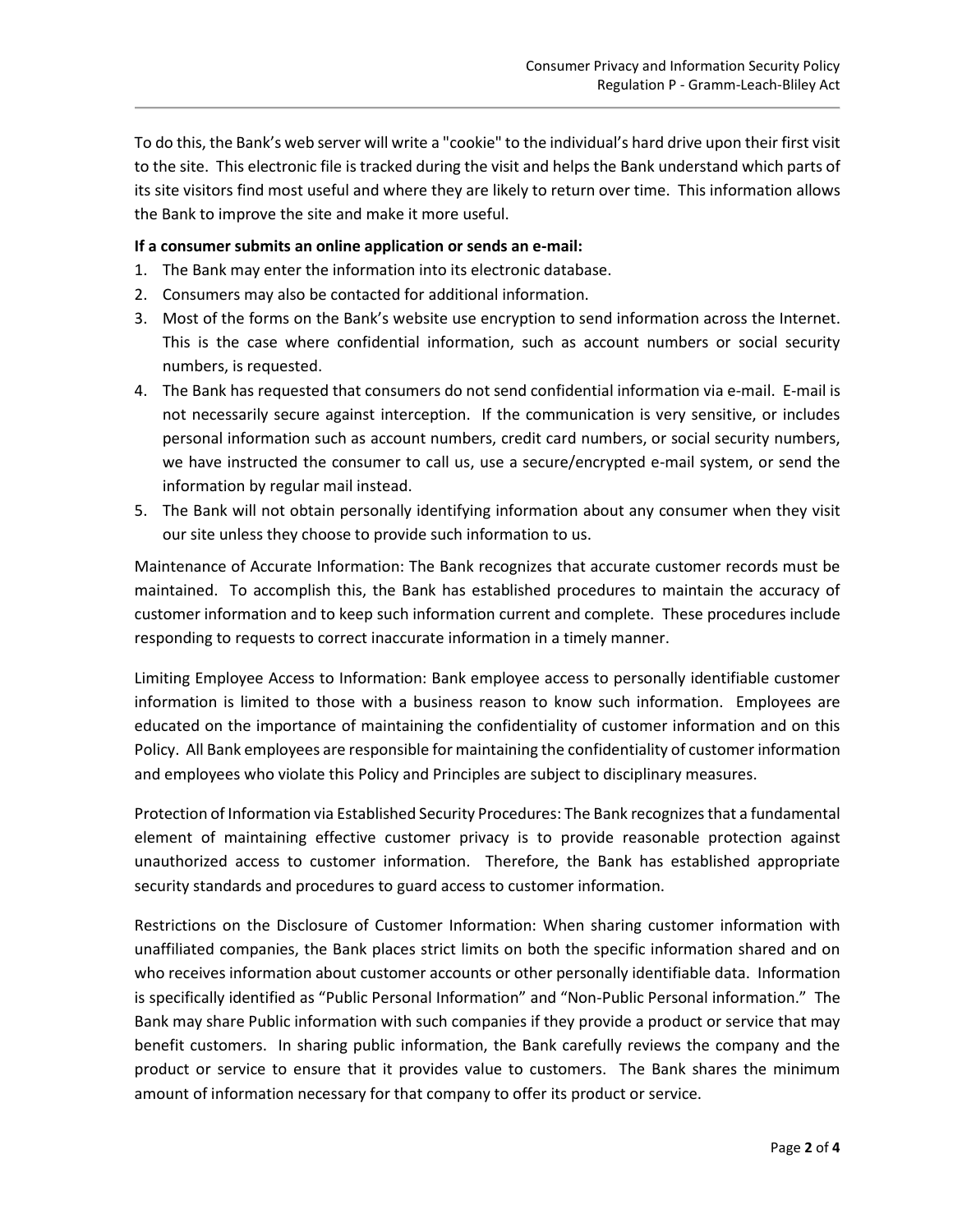The Bank will not share Non-Public Personal Information except as permitted by law while its business (for example, with consumer reporting agencies and government agencies; when legally required or permitted in connection with fraud investigations and litigation; in connection with acquisitions and sales; in the audit process or the secondary market sale of loans; and at the request or with the permission of a customer).

## **Maintaining Customer Privacy in Business Relationships with Third Parties:**

If the Bank provides personally identifiable customer information to a third-party with which the Bank has a business relationship, it will insist that the third-party keep such information confidential, consistent with the law and the conduct of the business relationship.

Disclosure of Privacy Policy to Customers: The Bank recognizes and respects the privacy expectations of its customers and wants customers to understand its commitment to privacy in the use of customer information. Because of its commitment, the Bank has developed its Policy and these Privacy Principles which are made readily available to customers. The list of Privacy and Web Site Principles has been posted on the Bank's Web Site. The Bank has also prepared a consumer privacy disclosure titled "WHAT DOES PRIMARY BANK DO WITH YOUR PERSONAL INFORMATION" which is provided to every consumer customer when they open an account with the Bank and anytime thereafter when material changes are made to the privacy disclosure.

Customers who have questions regarding the privacy of their information will be directed to contact the Bank at 1-603-310-7200 or to email the Bank at [webmaster@primarybanknh.com.](mailto:bank@primarybank.com)

This Policy and these Principles apply to individuals, and the Bank reserves the right to change these Privacy Principles, and any of the policies described above, at any time without prior notice. In accordance with the requirements of the Act, changes to this Policy which allows for sharing of Non-Public Personal Information with non-affiliated third parties not identified in this Policy will require redisclosure to the consumer which clearly outlines those changes and an option will be provided for the consumer to decline – or "opt out" – of the sharing of any Non-Public Personal Information.

This Policy provides for general guidance and does not constitute a contract or create legal rights and does not modify or amend any agreements the Bank has with its customers.

Information Security Objectives: Customer information is an asset and must be protected against accidental or intentional misuse. Customer information must be kept secured and confidential, and safeguarded against unauthorized access by non-Bank personnel, and must not be sold, exchanged, or given away without prior written consent of the customer.

## **Working with Independent Service Providers:**

As the Bank periodically works with independent service providers, it must ensure that providers have security programs that meet the security objectives of this Policy.